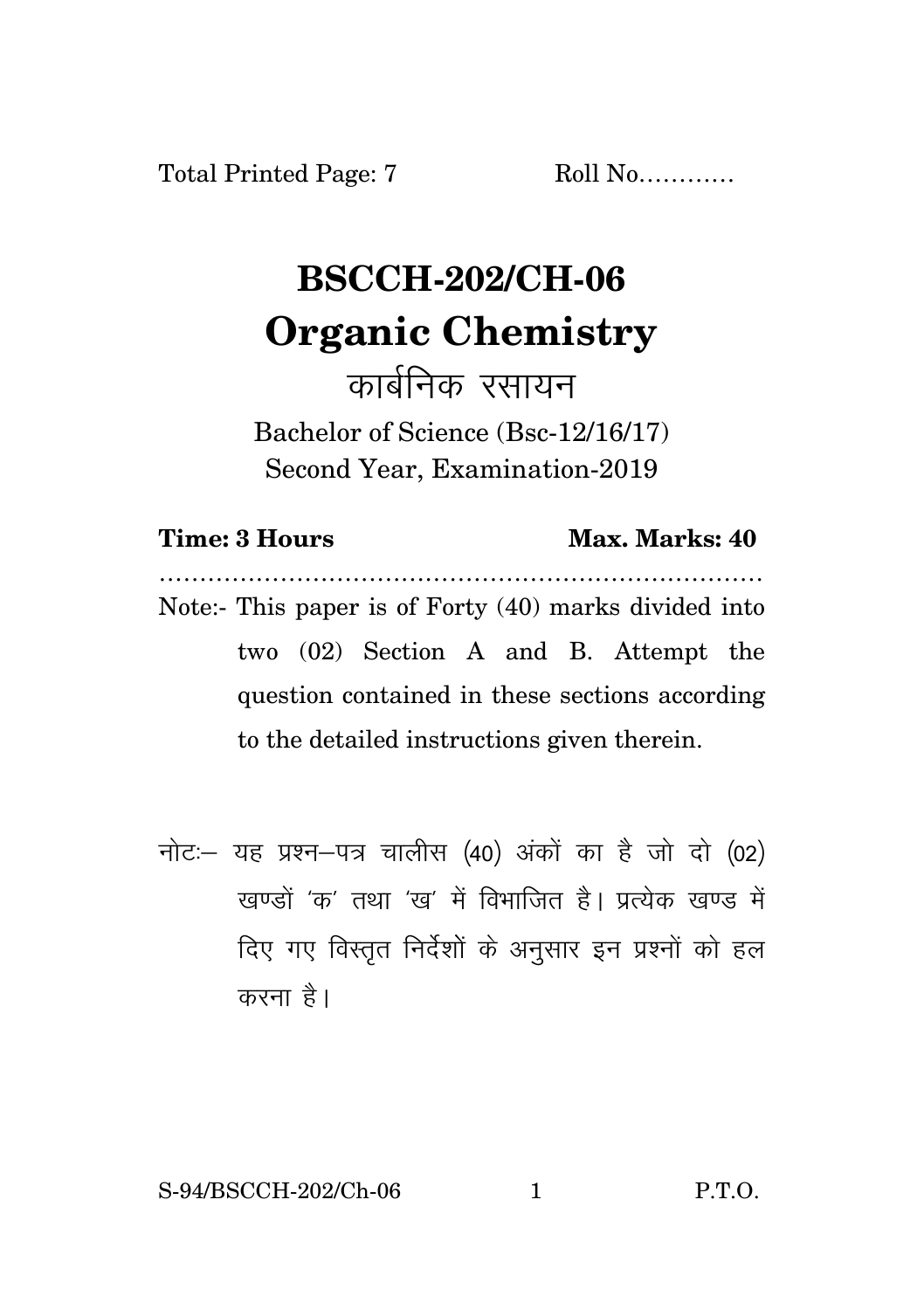## Section-A (खण्ड-क)

(Long Answer Type Question) (दीर्घ उत्तरीय प्रश्न)

- Note:- Section A contains Three (03) long answertype questions of Ten (10) marks each. Learners are required to answer any Two  $(02)$  questions only.  $(2 \times 10=20)$
- नोट: खण्ड 'क' में तीन (03) दीर्घ उत्तरीय प्रश्न दिये गये हैं। प्रत्येक प्रश्न के लिए दस (10) अंक निर्धारित हैं। शिक्षार्थियों को इनमें से केवल दो (02) प्रश्नों के उत्तर देने हैं।
- 1. Discuss the mechanism of the following reactions
	- (i) Reimar Tiemann Reaction
	- (ii) Fries rearrangement
	- (iii) Baeyer Villiger Oxidation
	- (iv) Benzoin Condensation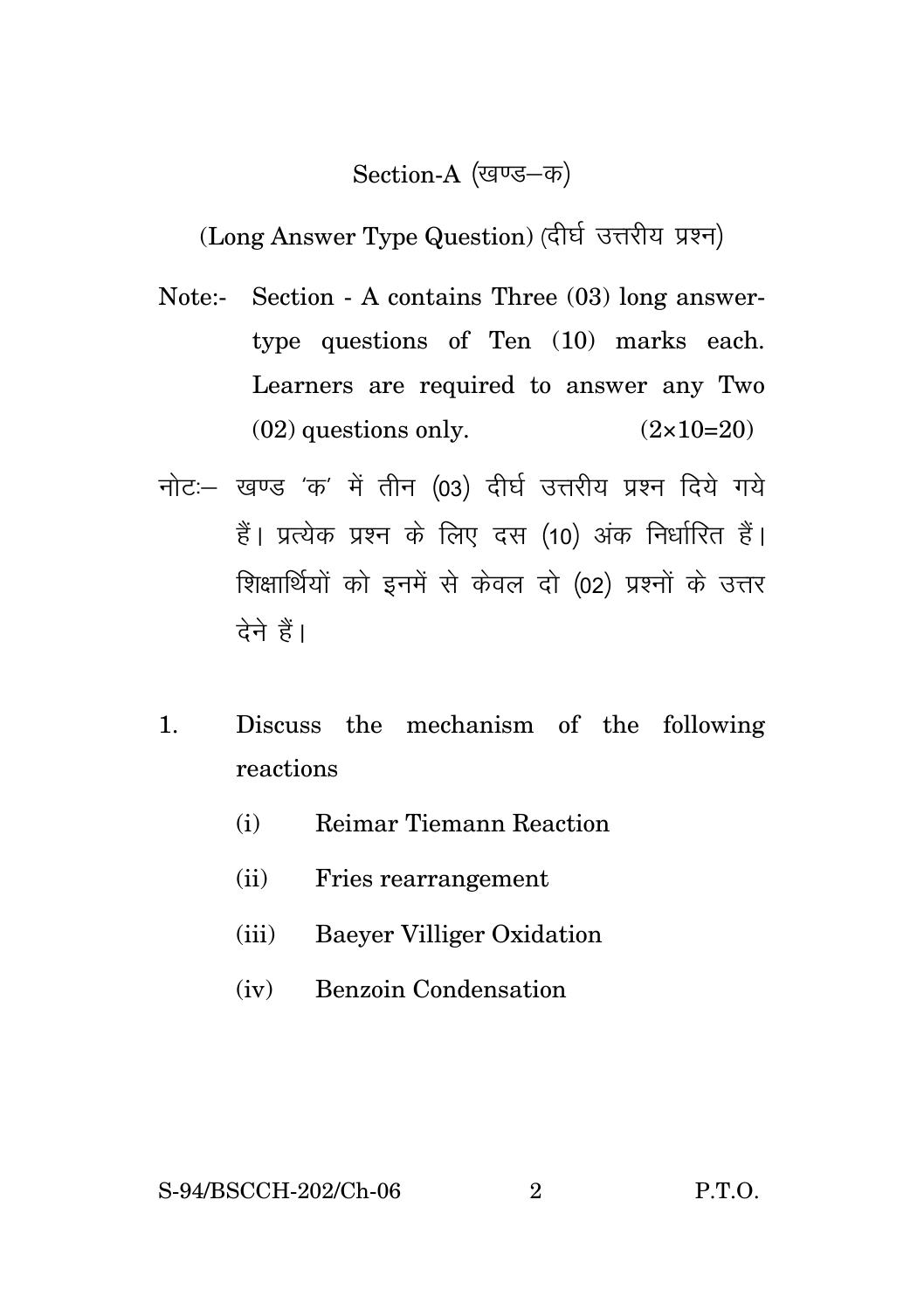निम्न क्रियाओं की क्रियाविधि समझाइए।

- $(i)$  रीमर टीमैन क्रिया
- $(ii)$  फ्राइस पुनप्रबन्धन
- $(iii)$  बॉयर विलिगर आक्सीकरण
- $(iv)$  बैन्जॉइन संघनन
- 2. (a) Describe the preparation, properties and uses of picric acid पिकरिक अम्ल बनाने की विधि, गण एवं उपयोग  $\sqrt{a}$ खिए।

(b) Describe the condensation reaction of aldehydes and ketones in detail एल्डीहाइड व कीटोन में संघनन क्रियाओं के बारे में विस्तृत वर्णन कीजिए।

3. (a) How is glycerol manufactured? ग्लिसरोल का व्यापारिक मात्रा में निमार्ण किस पकार  $\theta$ किया जाता है?

> (b) How does glycerol react with the following reagents?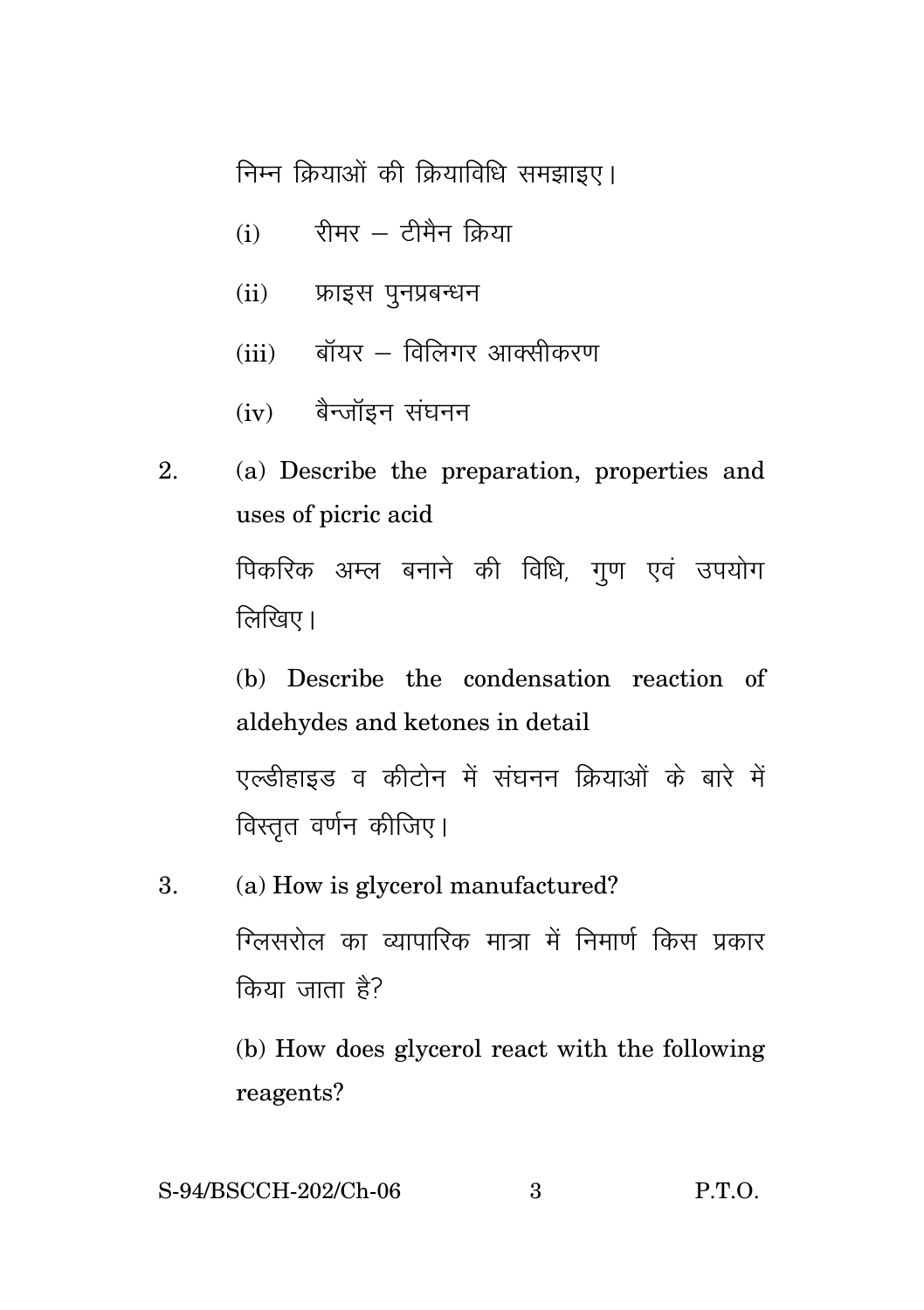- $(i)$  KHSO<sub>4</sub> (heat)
- (ii) HI
- $(iii)$  PCl<sub>5</sub>
- (iv) Sodium
- $(v)$  HNO<sub>3</sub>/H<sub>2</sub>SO<sub>4</sub>
- (vi) Oxalic acid

ग्लिसरोल निम्न अभिकर्मकों से किस प्रकार क्रिया करता है?

- $(i)$  KHSO4 $\text{Tr}$
- (ii) HI
- $(iii)$  PCl<sub>5</sub>
- $(iv)$  सोडियम
- $(v)$  HNO<sub>3</sub>/H<sub>2</sub>SO<sub>4</sub>
- $(vi)$  आक्सेलिक अम्ल
- (c) What is victor Meyer's test?

विक्टर मेयर परीक्षण क्या है?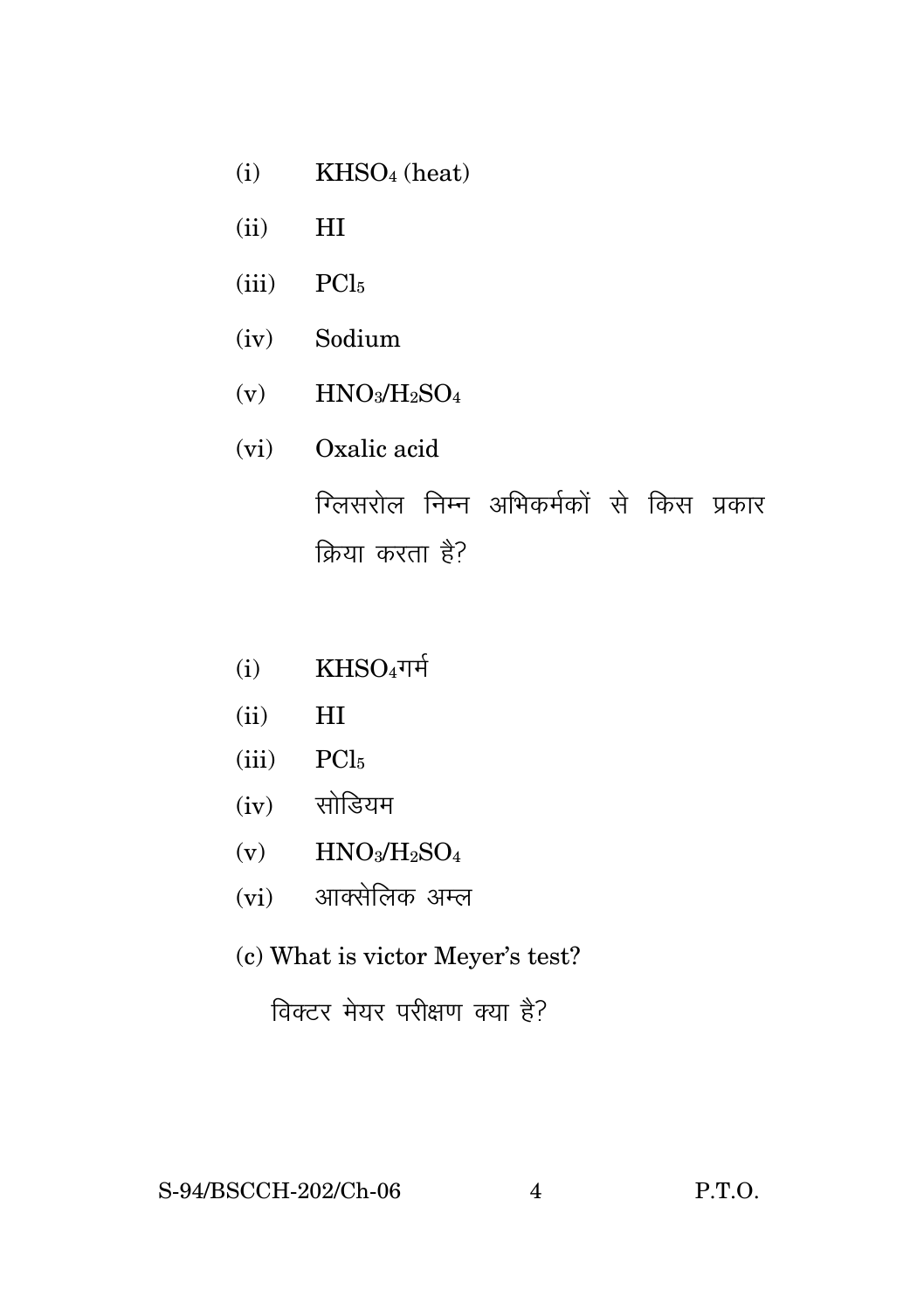Section-B (खण्ड-ख)

(Short Answer Type Question) (लघु उत्तरीय प्रश्न)

- Note:- Section-B contains six (06) short answer type questions of five (05) marks each. Learners are required to answer any four (04) questions only.  $(5 \times 4=20)$
- **नोट**: खण्ड 'ख' में छः (06) लघु उत्तरीय प्रश्न दिये गये हैं। प्रत्येक प्रश्न के लिए पाँच (05) अंक निर्धारित हैं। शिक्षार्थियों को इनमें से केवल चार (04) प्रश्नों के उत्तर टेने हैं।
- 1. (a) Reaction of ethers with  $H_2SO_4$  is an exothermic process comment ईथर की सान्द्र  $H_2SO_4$  से क्रिया उष्माक्षेपी क्यों है? समझाइए।

(b) Why is HI better than HBr in the cleavage of ether by  $SN<sup>1</sup>$  or  $SN<sup>2</sup>$  mechanism?

 $HBr$  की अपेक्षा ईथर को तोड़ने की  $SN<sup>1</sup>$  या  $SN<sup>2</sup>$ क्रियाविधि में HI एक अच्छा अभिकर्मक क्यों है?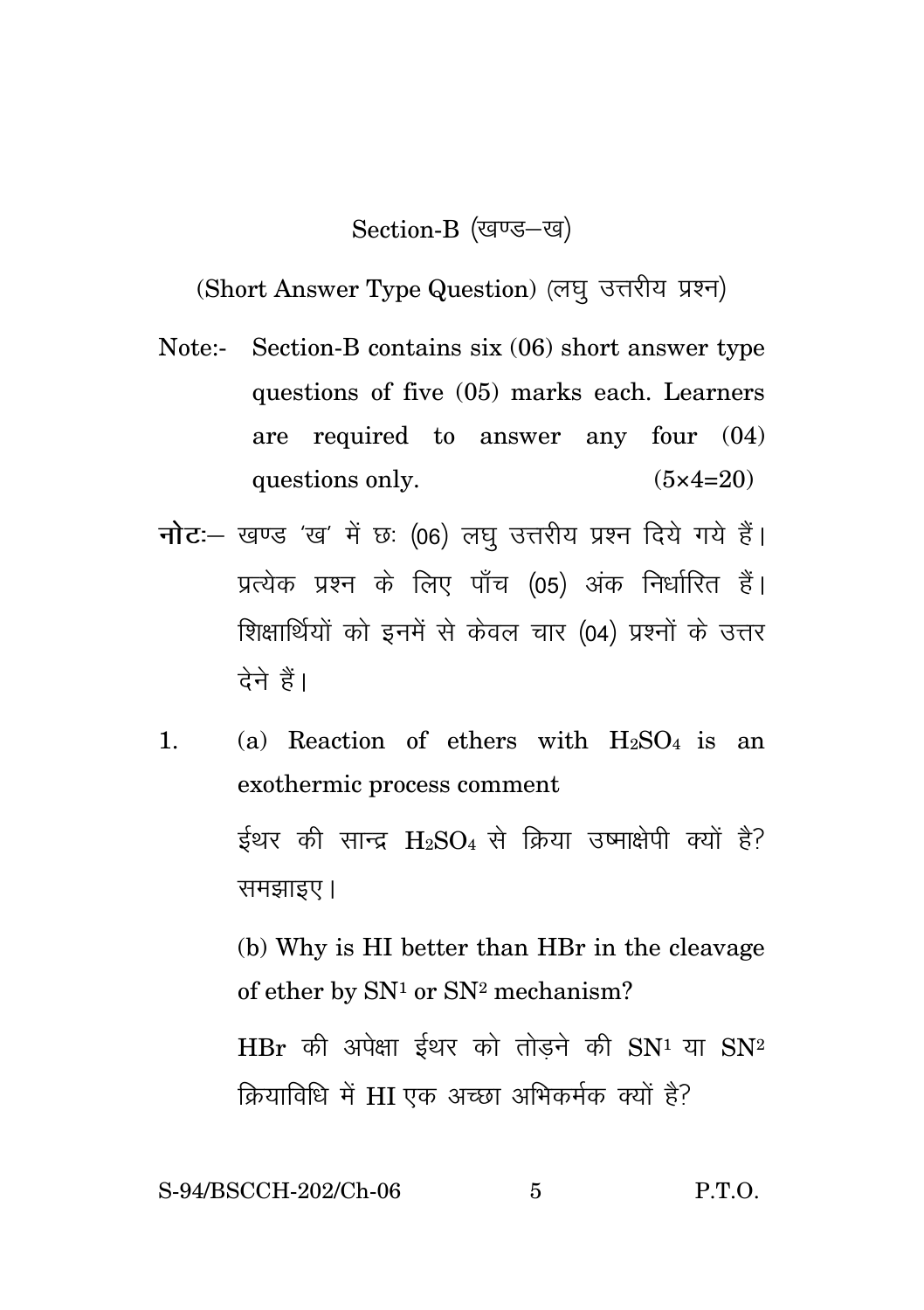2. (a) How would you distinguish between formal dehyde, acetaldehyde and acetone? फार्मलडीहाइड, एसीटलडीहाइड व एसीटोन में आप कैसे पहचान करेंगे?

> (b) What happens when ethyl acetate is heated with CH3Mg Br?

> क्या होता है जब एथिल एसीटेट को  $\rm CH_3Mg$  Br के साथ गर्म किया जाता है?

3. (a) Discuss the mechanism of knoevenagal condensation.

नोवेनजेल संघनन की कियाविधि का वर्णन कीजिए।

(b) How would you distinguish between pentane – 2- one and pentane – 3 – one  $\dot{a}$  क्टेन – 2 – ऑन व पेन्टेन – 3 – ऑन में आप

Explain the following

किस प्रकार पहचान करेंगे।

4. (a) Phenols have ortho and para orientation effect on benzene ring.

फीनोल की यग्मन क्रियाएँ